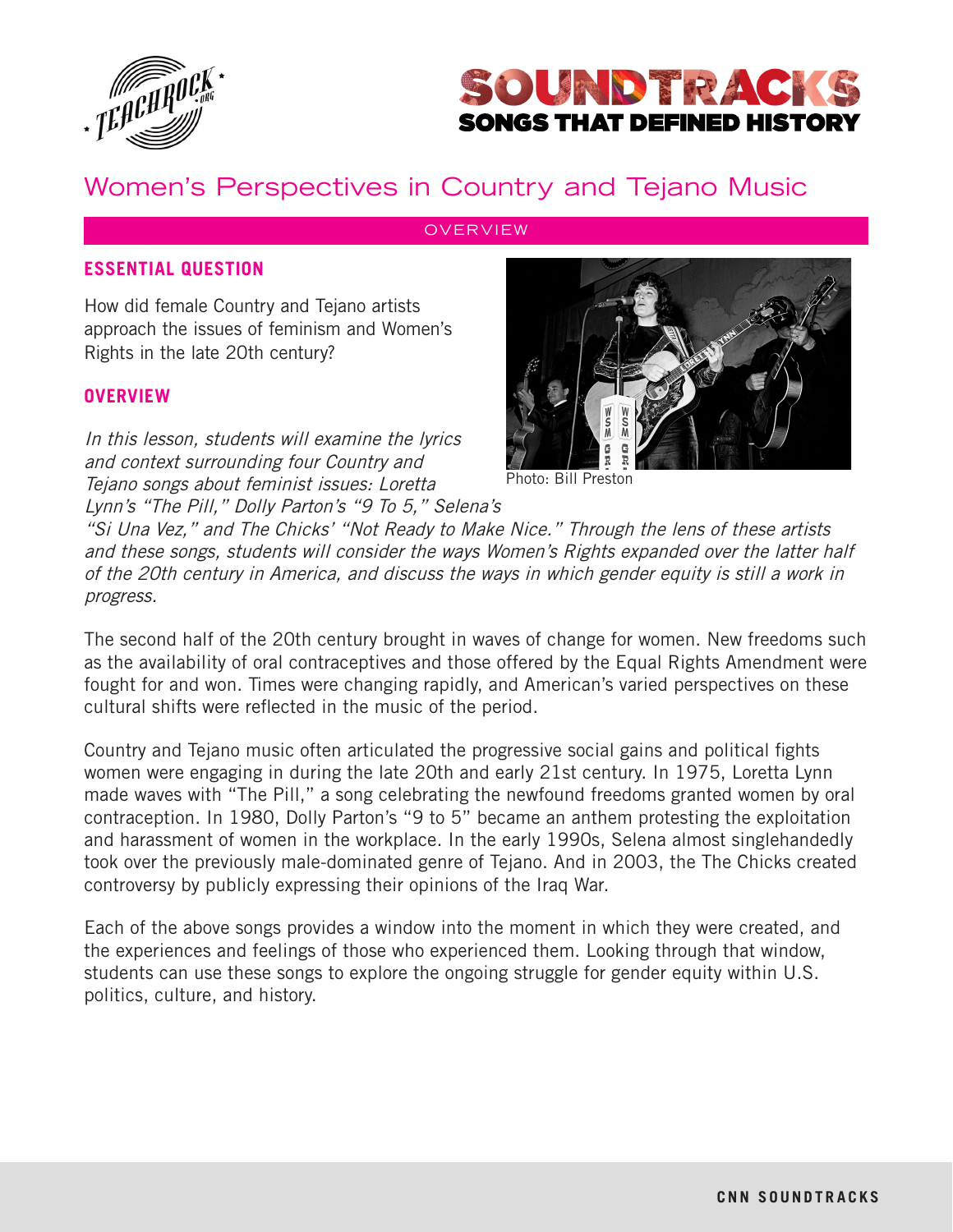# **OBJECTIVES**

# Upon completion of this lesson, students will:

# **1. KNOW (KNOWLEDGE):**

- The significance of the Women's Rights movement as an historical event
- The response to the Women's Rights movement in the United States
- How musicians can use their platform to speak to social and political issues
- About the work of musicians Loretta Lynn. Dolly Parton, Selena, and The Chicks

# **2. MASTERY OBJECTIVE**

• Students will be able to consider the complex ways American people viewed feminism and the women's rights movement throughout the second half of the 20th century by examining its representation by Country and Tejano artists.

#### ACTIVITIES

# **ENTRY TICKET ACTIVITY**

- 1. Have students interview an adult they trust, asking three major questions:
	- Do you remember a time when contraception was taboo? How did you learn about birth control?
	- Growing up, did you know of any women in your life who worked? What sort of jobs did they have, or why did they not have a job? What were your observations of their work life (or lack thereof) like?
	- Have you ever felt you were silenced, or couldn't participate in a conversation or activity because of your gender?

#### **MOTIVATIONAL ACTIVITY**

- 1. Have students report on their entry ticket interviews.
- 2. Ask students to share their own perspectives to the above questions. Do their views and experiences differ from their parents? Or are they the same?

#### **PROCEDURE:**

- 1. Tell students they will be exploring how female Country and Tejano musicians incorporated the issues they just discussed into their music, and how this music was received by the public.
- 2. Play **Clip 1 Loretta Lynn, "The Pill,"** which shows the onset and growing popularity of the birth control pill's effect on culture. Ask students:
	- What "Pill" is Lynn referring to in this song? Why might it have been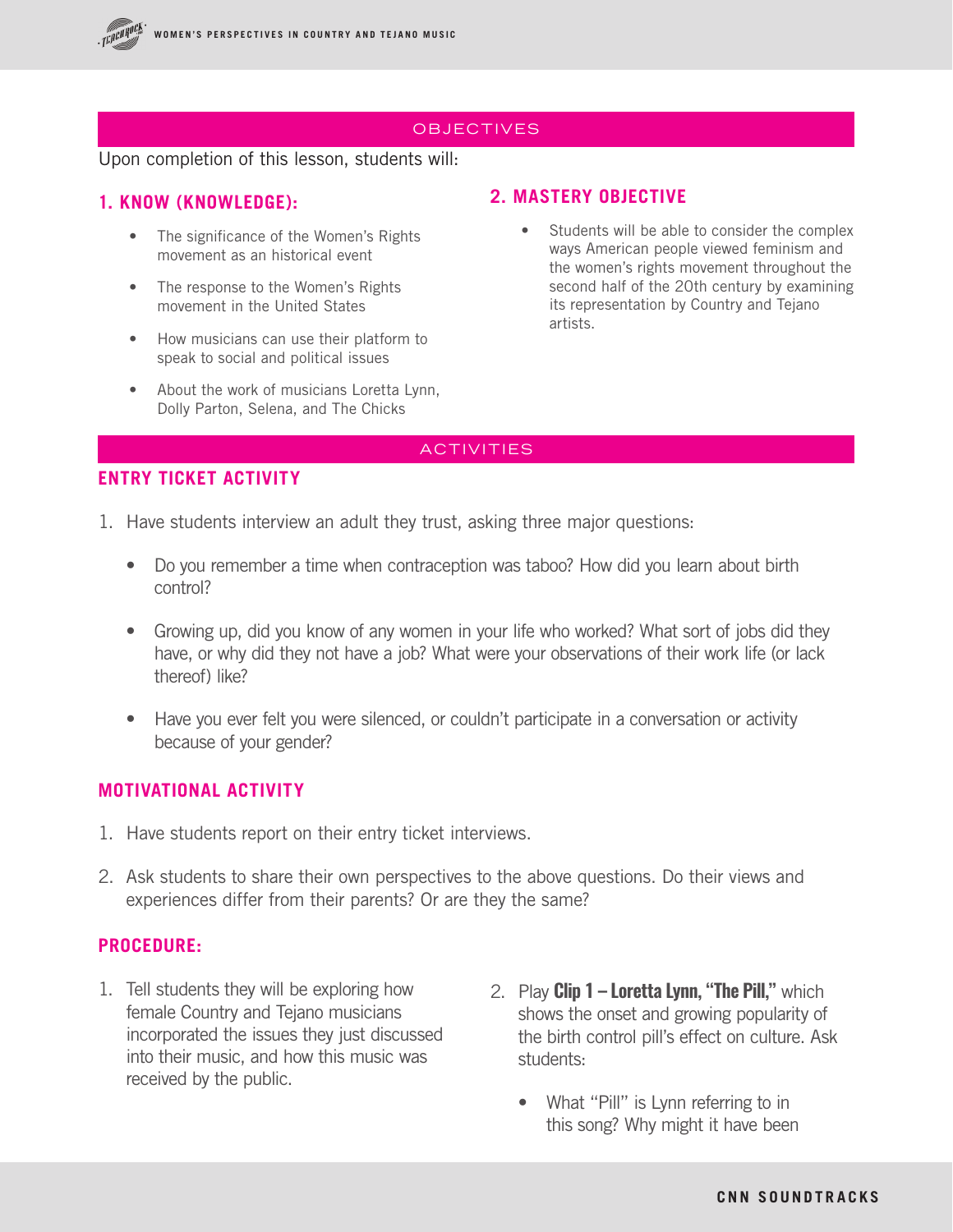described in the clip as a "revolutionary technology"?

- Why might Chely Wright describe "The Pill" as the "soundtrack for every housewife in America?"
- 3. Pass out **Handout 1 Song Lyrics**. Ask students to read the lyrics to "The Pill" silently. Then ask:
	- What message do you think Loretta Lynn is trying to send with this song?
	- Throughout the lyrics, Lynn refers to herself as "this chicken." What do you think she's trying to say by using that kind of language?
	- Who do you think the intended audience for this song is? Why?
	- In the clip, Ann Powers argues that much of women's liberation was rooted in the availability of contraception. What lines in Loretta Lynn's song support Powers' belief?
	- In the clip, Chely Wright mentions the song was "controversial." Why might have a song about contraception been controversial in 1975?
- 4. Show **Image 1, Loretta Lynn** on "The Pill." Have students read the quote, then ask:
	- How does Loretta Lynn describe the reaction to her song?
	- For her, why was the song not played on the radio? Why was it popular with women and not men?
	- Why is Lynn comparing "The Pill" to another song "about making love in a field?" What is the purpose of this comparison?
- What do you think Lynn's principal argument is in this quote?
- 5. Play **Clip 2, Women in the Workplace**. Ask students to discuss in group:
	- According to Susan Douglas, what kind of factors contributed to women entering the workforce in the late 70s and early 80s?
	- How do the people featured in the clip talk about the conditions for women workers in the 1970s and 1980s?
	- What was the organization "9 to 5"? How was it formed?
	- In the clip, Jane Fonda says women are joining together because they're mad. Why do you think this might be?
- 6. Show **Image 2, "Female to Male Earning Ratio, 1960-2016."** Ask students:
	- What data is this chart presenting?
	- Does this information surprise you? Why or why not?
	- How have wages improved since the 1960s? How have they not?
	- What is the relationship between men's and women's earning ratios today? Do you think this difference is fair?
- 7. Show **Image 3, "Women's Earnings as a Percentage of White Men's Earnings, by Race."**  Ask students:
	- What is this chart presenting?
	- In your own words, can you summarize what this graph is showing?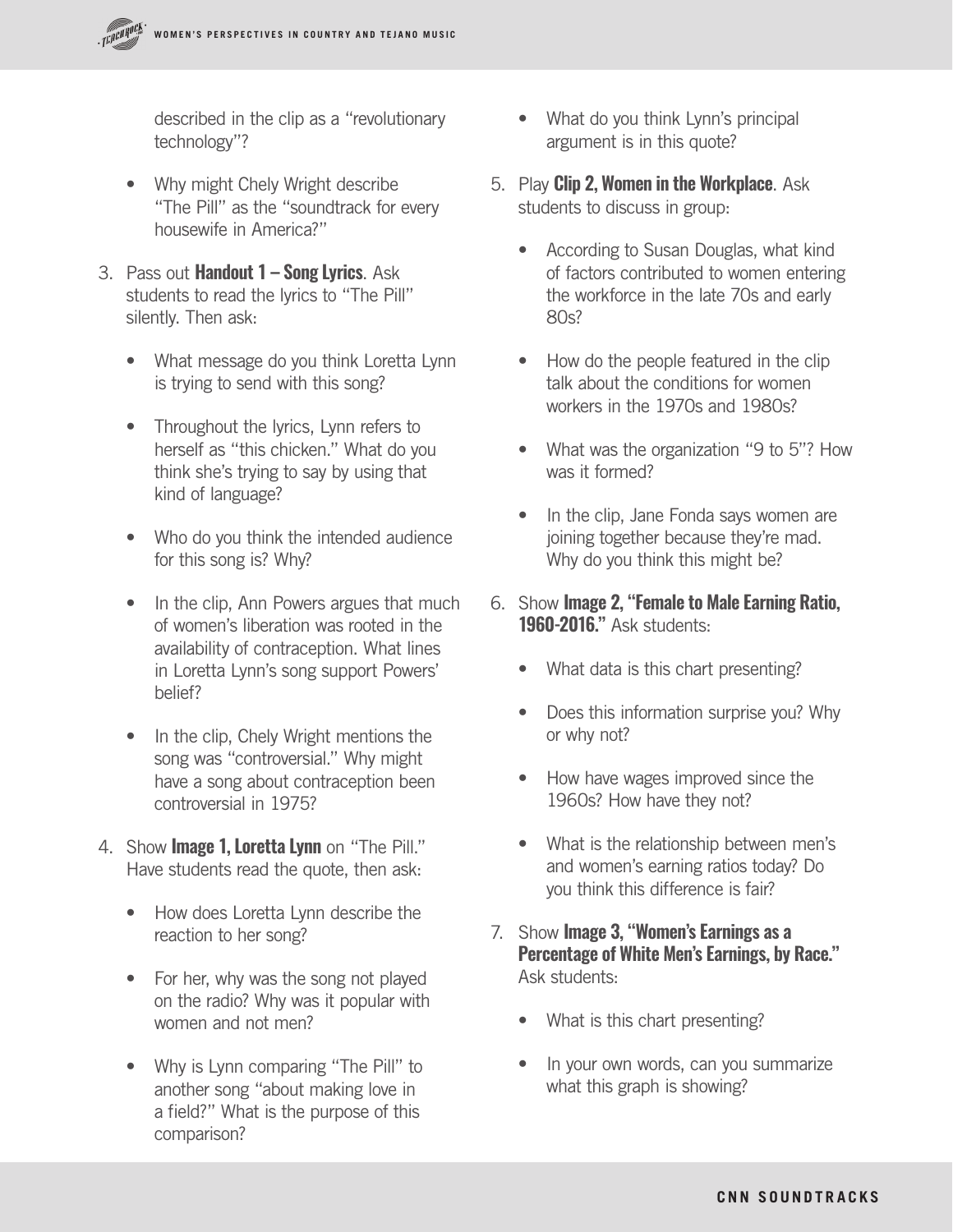- How would you summarize the data presented in both of these graphs?
- What factors do you think contribute to why equal pay still does not exist today?
- 8. Play **Clip 3, Dolly Parton, "9 to 5."** Ask students:
	- According to the various people in the clip, what was the film "9 to 5" saying? Why was that considered important?
- 9. Have students read the lyrics to "9 to 5" in **Handout 1 - Song Lyrics**. Then ask:
	- How would you describe the mood of this song?
	- Is there a message to the song? If so, what is it?
	- What is being described in the first verse? What function do you think that verse plays in the song?
	- What is being described in the second verse? What function do you think that verse plays in the song?
	- What are some of the issues presented in the song? Is there a solution offered?
	- Are there any lines in the song you find particularly powerful? Why?
	- Is this a song that applies specifically to women? Why or why not?
- 10.Pass out to students **Handout 2 Introducing Selena** (alternatively, teachers can lead students to TeachRock's Trace It Back entry for Selena, which also contains a video of Selena performing.) Ask students:
	- What is one thing you learned about Selena, based on the handout?
- As a male-dominated genre, What difficulties might have Selena had to overcome to achieve her level of popularity within the Tejano music scene?
- How might Selena's success relate to data on pay gaps presented in the previous images?
- 11. Have students examine the lyrics to "Si Una Vez" in **Handout 1 – Song Lyrics**. Ask students:
	- What is the mood presented in this song?
	- Do you think this song presents a woman's perspective? In what way?
	- Prior to Selena, Tejano music was largely male-centered. How might this song have broken tradition in the Tejano Genre?
- 12.Play **Clip 4, The Chicks Speak Out**. Then ask students:
	- According to the clip, how did The Chicks create controversy?
	- What was the response to Natalie Maines' stated opinion on the U.S. invasion of Iraq?
	- What were some of the gendered ways The Chicks were harassed in the clip?
	- Do you think The Chicks were more vulnerable to backlash because they were women? Why or why not?
- 13.Ask students to read the lyrics to the song "Not Ready To Make Nice" in **Handout 1 – Song Lyrics.** Then ask:
	- What is being described in this song?
	- What do you think this song's message might be? Why might Natalie Maines have wanted to write about her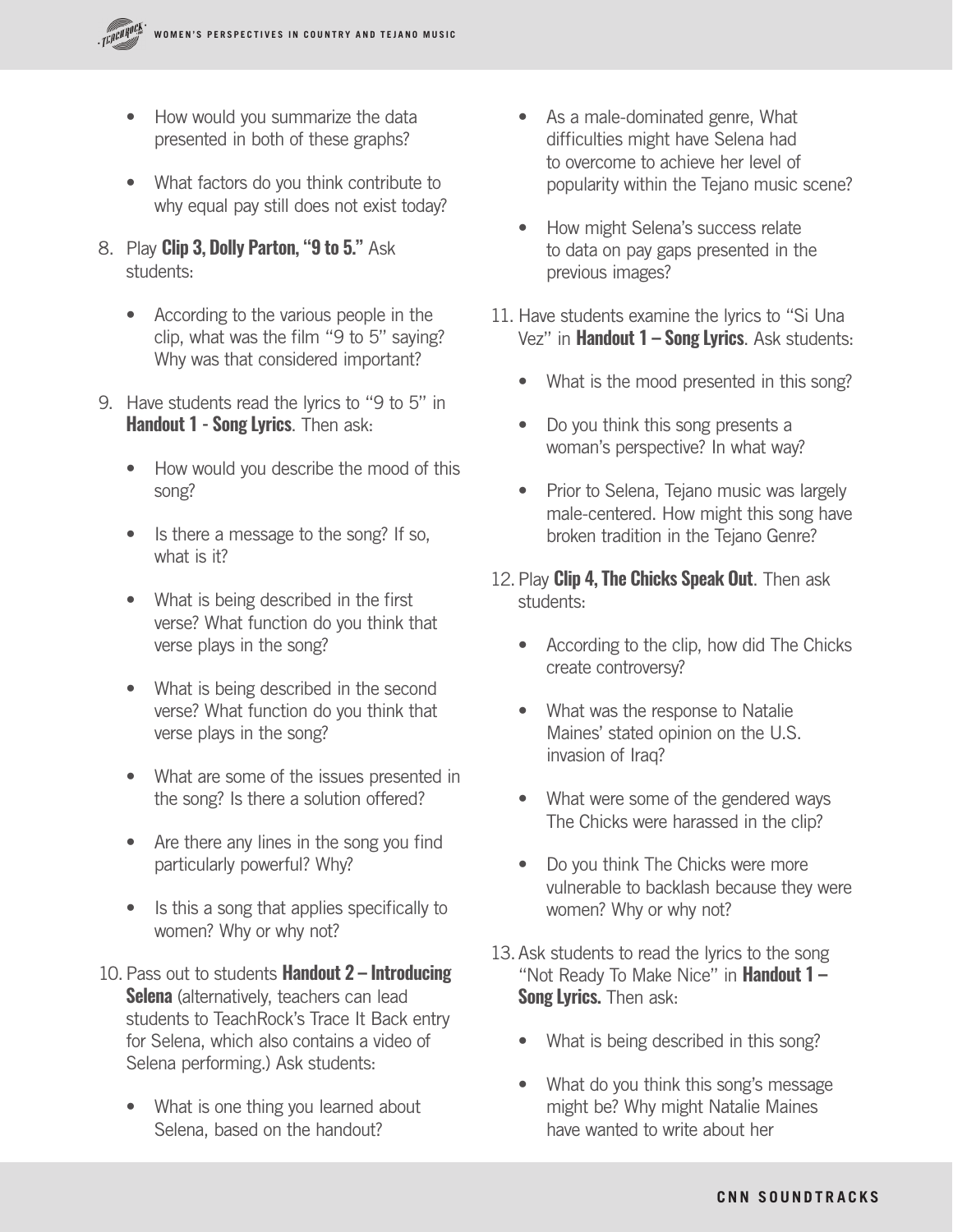experience?

- How do you think being women affected Natalie's being asked to "make nice"? Do you think a male artist might have had to do the same? What lyrics in particular lead you to this conclusion?
- What audience do you think Maines was

#### **SUMMARY ACTIVITY**

1. Break students up into groups and display **Image 4 – Discussion Questions**. Have the student groups discuss and share their thoughts with the rest of the class.

#### **EXTENSION ACTIVITY**

- 1. Read Longread's "Living With Dolly Parton." (https://longreads.com/2018/10/16/living-withdolly-parton/). Write a short paragraph: Is Dolly Parton an appropriate face of feminism in Country music? Why or why not?
- 2. Read The Guardian's "Taylor Swift: Trump thinks his presidency is an autocracy" (https:// www.theguardian.com/music/2019/aug/23/taylor-swift-trump-thinks-his-presidency-autocracy.) Write a short paragraph addressing the following question: What factors do you think might have led Taylor Swift to stay silent on political issues for so long? What might have made her decide to speak out?
- 3. Read NPR's "Priscilla Renea Refuses To Be Quiet About Racism In Country Music" (https:// www.npr.org/2018/06/23/622316454/priscilla-renea-refuses-to-be-quiet-about-racism-incountry-music) or *Essence's* "We've Been Here: The Problem With Erasing Black Women From Country And Rock Music" (https://www.essence.com/culture/black-women-historycountry-rock-music/). Write a paragraph summarizing the erasure of Black women from Country and how certain stars have combated their exclusion.
- 4. Research other female rappers of the 1990s. Choose one and explain how their music, beliefs, image, fashion, etc. connect to ideas of Third Wave Feminism.

trying to reach?

• What argument does she make for not just "shutting up and singing"?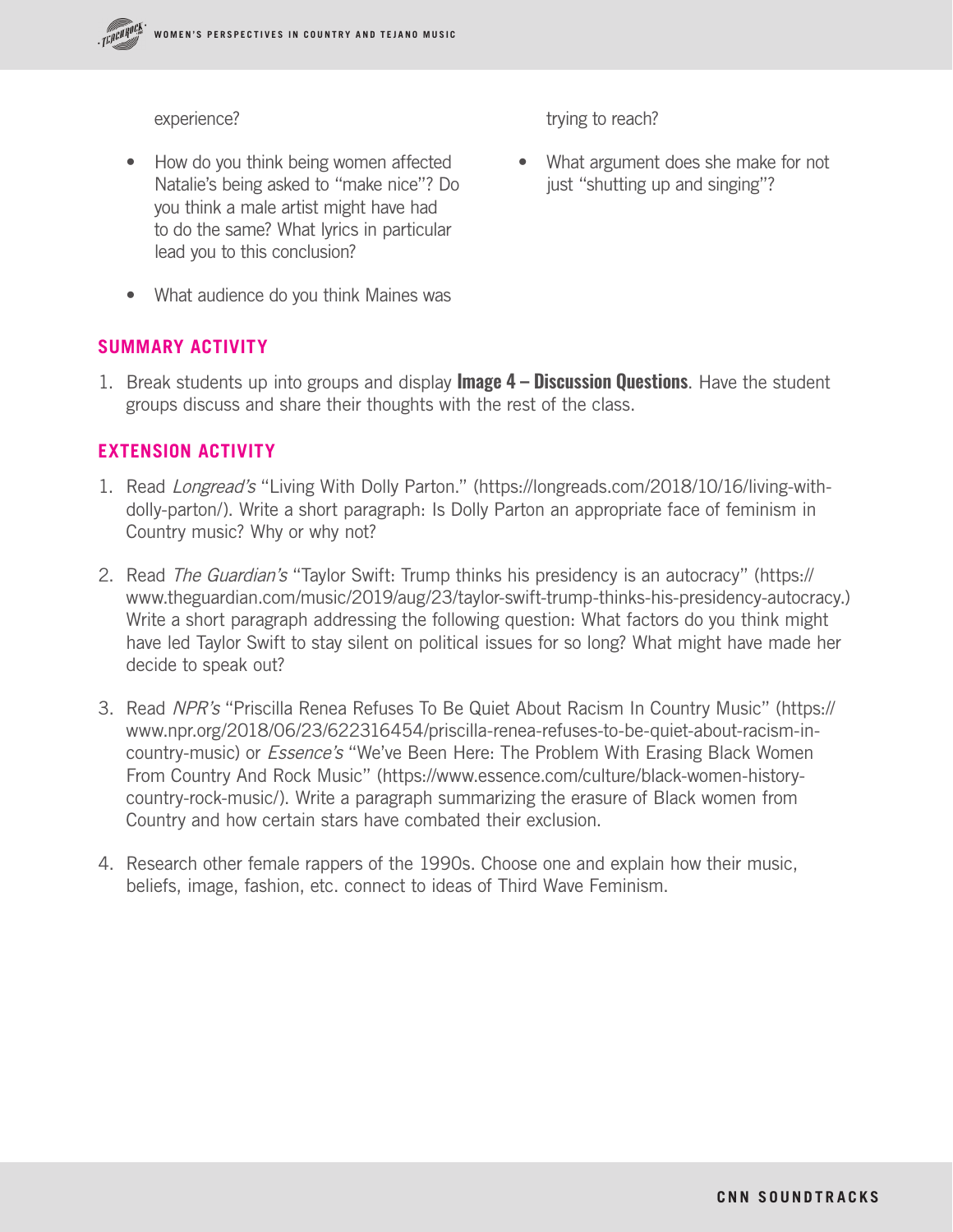### **COMMON CORE STATE STANDARDS**

College and Career Readiness Anchor Standards for Reading (K-12)

Reading 1: Read closely to determine what the text says explicitly and to make logical inferences from it; cite specific textual evidence when writing or speaking to support conclusions drawn from the text.

Reading 2: Determine central ideas or themes of a text and analyze their development; summarize the key supporting details and ideas.

Craft and Structure 4: Interpret words and phrases as they are used in a text, including determining technical, connotative, and figurative meanings, and analyze how specific word choices shape meaning or tone.

Craft and Structure 6: Assess how point of view or purpose shapes the content and style of a text.

Integration of Knowledge and Ideas 7: Integrate and evaluate content presented in diverse media and formats, including visually and quantitatively, as well as in words.

Integration of Knowledge and Ideas 9: Analyze how two or more texts address similar themes or topics in order to build knowledge or to compare the approaches the authors take.

College and Career Readiness Anchor Standards for Writing (Extension Activities Only)

Text Types and Purposes 1: Write arguments to support claims in an analysis of substantive topics or texts using valid reasoning and relevant and sufficient evidence.

Text Types and Purposes 2: Write informative/explanatory texts to examine and convey complex ideas and information clearly and accurately through the effective selection, organization, and analysis of content.

Text Types and Purposes 3: Write narratives to develop real or imagined experiences or events using effective technique, well-chosen details and well-structured event sequences.

Production and Distribution of Writing 4: Produce clear and coherent writing in which the development, organization, and style are appropriate to task, purpose, and audience.

Production and Distribution of Writing 6: Use technology, including the Internet, to produce and publish writing and to interact and collaborate with others.

Research to Build and Present Knowledge 9: Draw evidence from literary or informational texts to support analysis, reflection, and research.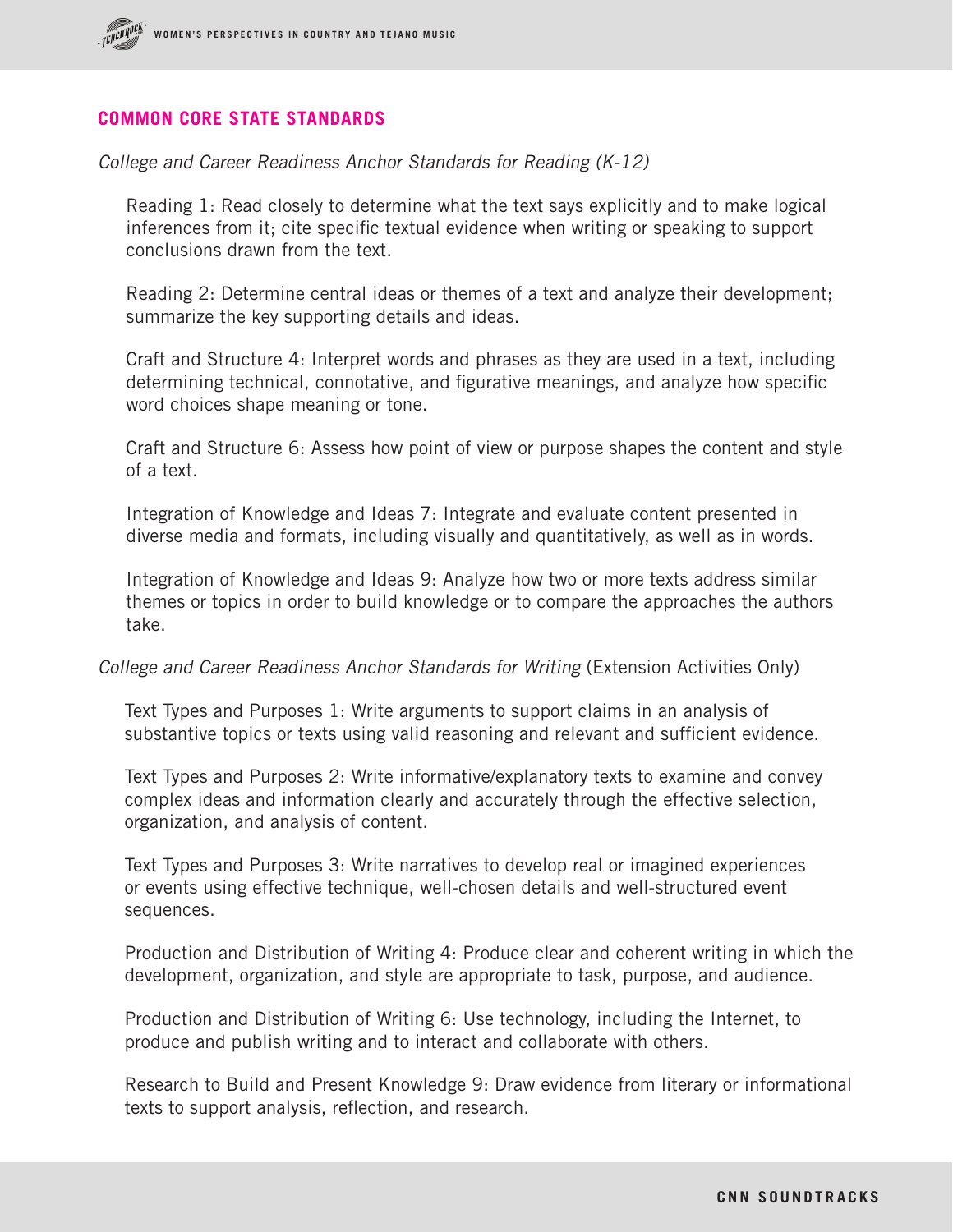College and Career Readiness Anchor Standards for Language (K-12)

Language 1: Demonstrate command of the conventions of standard English grammar and usage when writing or speaking.

Language 3: Apply knowledge of language to understand how language functions in different contexts, to make effective choices for meaning or style, and to comprehend more fully when reading or listing.

Vocabulary Acquisition and Use 5: Demonstrate understanding of figurative language, word relationships, and nuances in a word meaning.

College and Career Readiness Anchor Standards for Speaking and Listening (K-12)

Comprehension & Collaboration 1: Prepare for and participate effectively in a range of conversations and collaborations with diverse partners, building on others' ideas and expressing their own clearly and persuasively.

Comprehension & Collaboration 2: Integrate and evaluate information presented in diverse media and formats, including visually, quantitatively, and orally. and orally.

Comprehension & Collaboration 3: Evaluate a speaker's point of view, reasoning, and use of evidence and rhetoric.

Presentation of Knowledge 4: Present information, findings, and supporting evidence such that listeners can follow the line of reasoning and the organization, development, and style are appropriate to task, purpose, and audience.

# **NATIONAL CURRICULUM STANDARDS FOR SOCIAL STUDIES – NATIONAL COUNCIL FOR THE SOCIAL STUDIES (NCSS)**

Theme 1: Culture

Theme 2: Time, Continuity, and Change

Theme 3: People, Place, and Environments

Theme 4: Individual Development and Identity

Theme 5: Individuals, Groups, and Institutions

Theme 6: Power, Authority, and Governance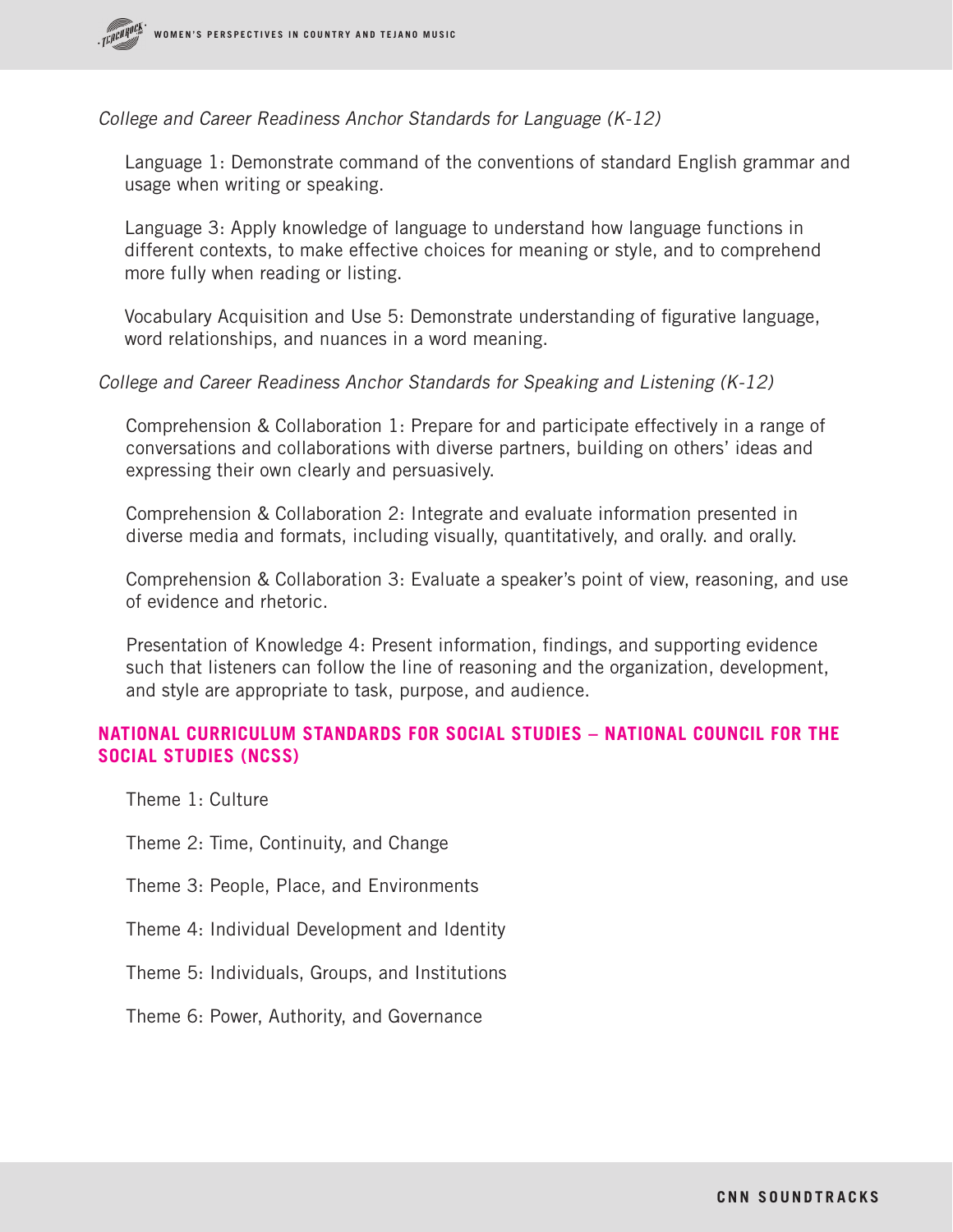#### **NATIONAL STANDARDS FOR MUSIC EDUCATION – NATIONAL ASSOCIATION FOR MUSIC EDUCATION (NAFME)**

Core Music Standard: Responding

Analyze: Analyze how the structure and context of varied musical works inform the response.

Interpret: Support interpretations of musical works that reflect creators' and/or performers' expressive intent.

Evaluate: Support evaluations of musical works and performances based on analysis, interpretation, and established criteria.

Core Music Standard: Responding

Connecting 11: Relate musical ideas and works to varied contexts and daily life to deepen understanding.of evidence and rhetoric.